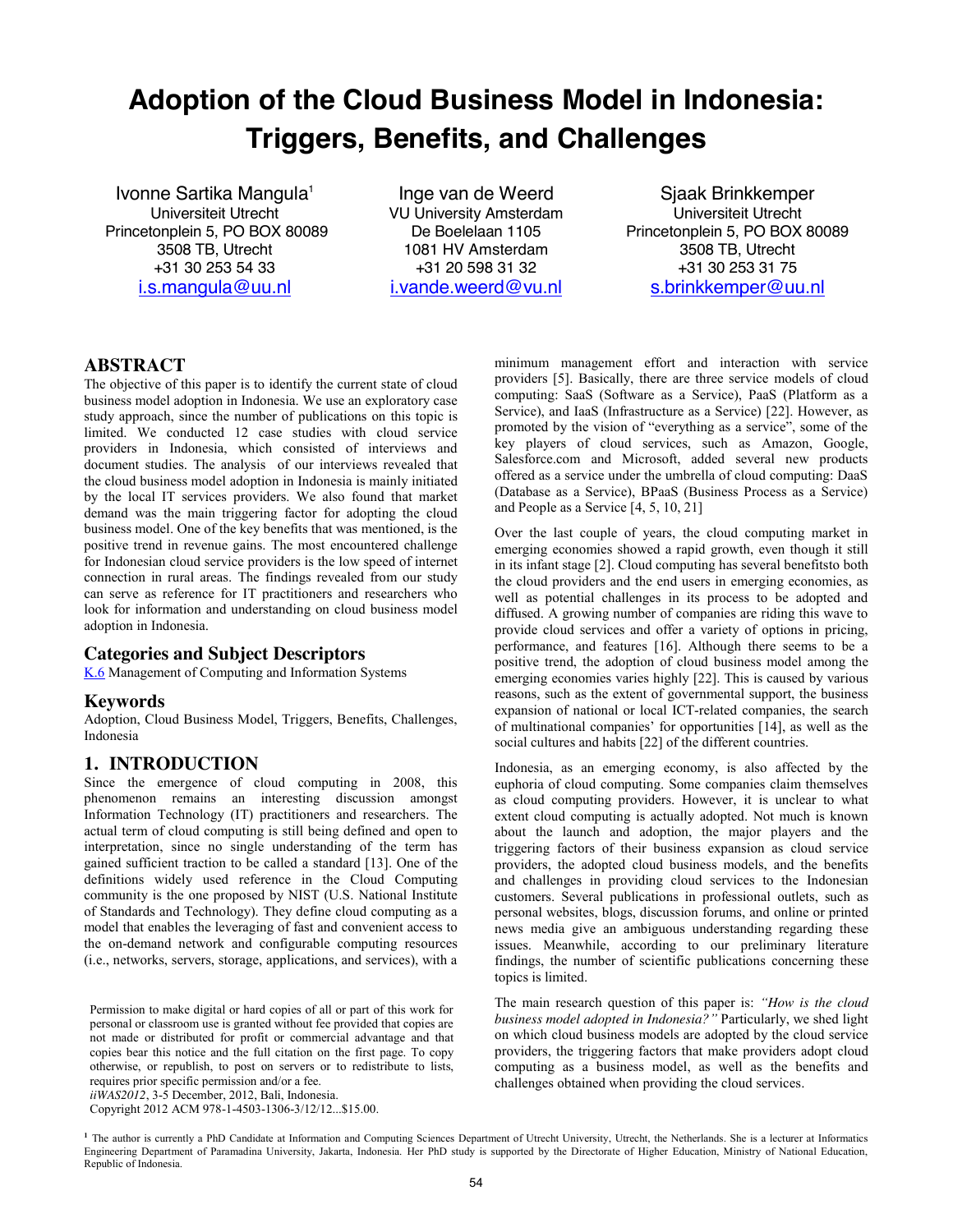We mainly contribute to enrich the literature on cloud computing adoption in emerging economies, specifically in Indonesia. The findings revealed by our field study can be used as reference to IT practitioners and researchers who look for information and understanding on how cloud computing is adopted in Indonesia, specifically from the perspective of cloud service providers.

We adopt an exploratory case study approach to study the adoption process. Exploratory case studies are suitable to find out the actual state of an innovation, as well as to seek new insights about this innovation [26, 37]. We conducted 12 case studies with cloud service providers in Indonesia, which consisted of interviews and document studies. Before we provide further explanation about the data gathering and analysis, we introduce a theoretical background of the innovation diffusion theory and cloud computing. We then present the results and discuss their implications. Finally, we explain how these results can be used as reference for further research.

# **2. THEORETICAL BACKGROUND**

The adoption of innovations and the wide usage by individuals, groups and organizations have made changes to the way of people interact with their jobs [7]. Many studies are still being initiated to investigate the adoption of new technologies from both the individual and organizational perspective [1]. Research on Information Systems (IS) has become increasingly popular as IS continues being implemented in almost every aspect of organizational life [7], is an important driver of organizational competitiveness [11]. IS innovation adoption is one of the most widely studied areas in academia [25], and has been described as one of the most mature areas in IS literature [34]. An innovation is "an idea, practice, or object perceived as new by an individual or other unit of adoption" [28]. Newness of an innovation does not just involve new knowledge, but might also be expressed in terms of persuasion or a decision to adopt [28]. Therefore, getting new ideas or new innovative technologies to be adopted by users, even though it has obvious advantages, requires a lengthy period, often of many years, from the time they become available to the time they are widely adopted [27].

In the following section, we provide a brief description about the cloud computing business models, and about cloud computing adoption in emerging economies.

# **2.1 Cloud Computing Business Models**

Since the birth of the Internet in the 1990s, even though the public was uncertain on the exact meaning of this term, it promised to change everything and everyone it touched [13]. This was confirmed by the emergence of new innovations in software applications as well as IT infrastructure. One of these innovations, which has gained tremendous momentum in recent years, is recognized by the term of cloud computing.

Cloud computing has both business and technological aspects. A cloud service provider does not only provide a technology, such as a server or data storage, but also the product maintenance. All is offered in one package service, referred to as a Service Level Agreement, which contains information on how the product is delivered to the customer in a secure, reliable, and trustworthy services. According to the literature, there are three basic types of cloud services: Infrastructure as a Service (IaaS), which offers IT infrastructure such as servers, processing units, media storage, networks and other computing resources, provided in the IaaS cloud [2, 7]; Platform as a Service (PaaS), which allows the application developers to develop and upload their applications into the cloud [10]; and Software as a Service (SaaS), which allows customers to access the applications put into the cloud environment without requiring them to install the applications on their local machine [5,7].

The providers and the customers are the two main entities in the business market of traditional computing. The customers use, own, maintain and upgrade the systems, while the providers focus on the sale, installation, licensing, consulting and maintenance of the involved technology [18]. The launch of cloud computing in the IT marketplace changes the role of traditional computing entities. There are many studies that introduced new different business models of cloud computing as well as the entities involved in these business models [3, 6, 18, 35].

In this paper, we adopt the cloud computing business model proposed by Fang et al [6], called *value net based cloud computing*. This model proposed after a series of in-depth studies on service delivery and value creation processes in cloud computing as well as the current research findings of the value net theory and business model, and is therefore highly applicable to our study. The value net based cloud computing model consists of several elements (see Figure 1) that we will shortly elaborate on in the remainder of this section.



Figure 1. The Value Net based Cloud Computing Business Model [6]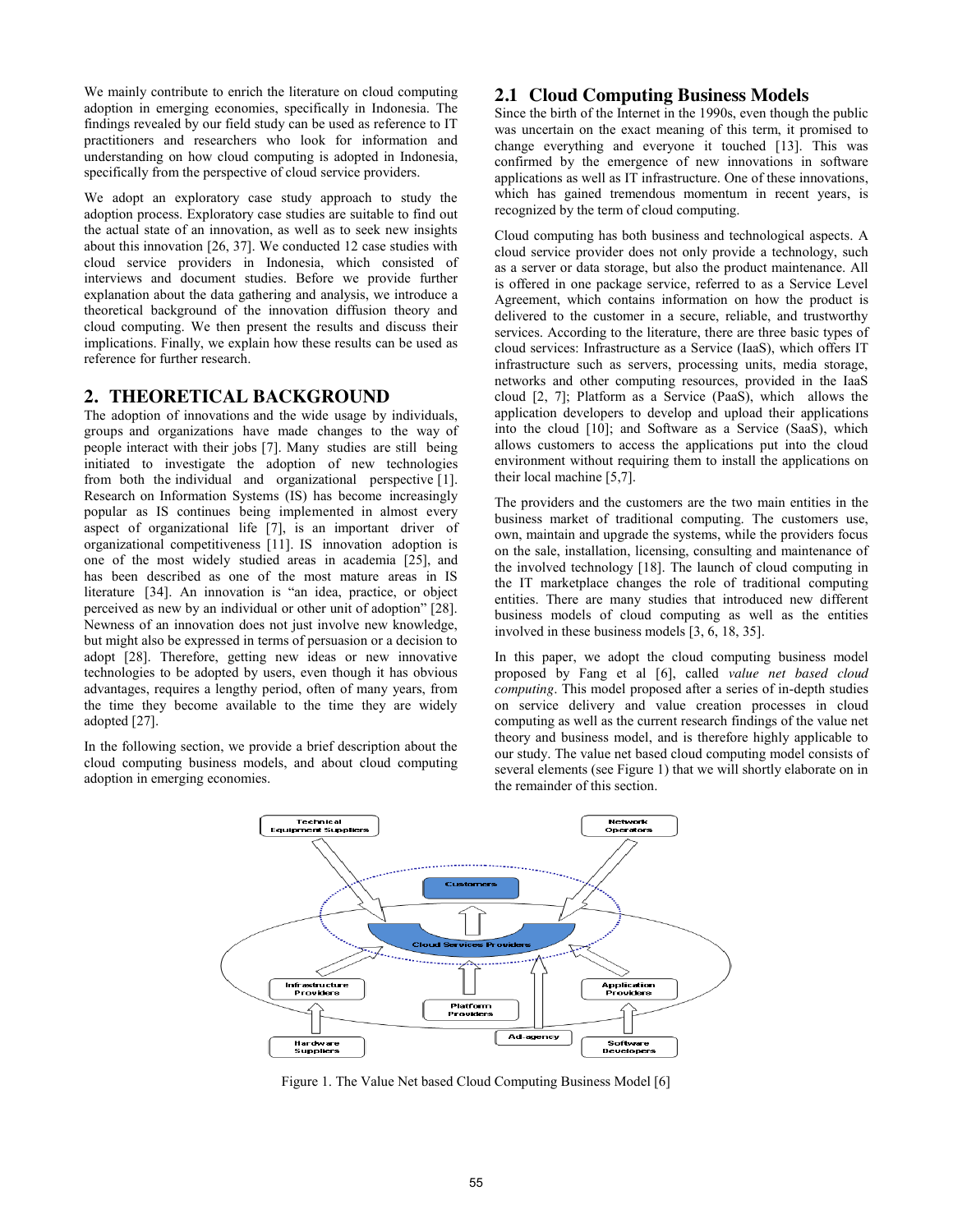*Customers.* Customers are the center of the value net. Customers request services and pay these to the cloud service providers or directly to the platform providers on a basis of operational expenses. Corresponding roles are found, for example, in Menychtas & Gatzioura [19], Marston et al. [18], and Teixeira et al. [31].

*Cloud service providers*. Cloud service providers own and deliver cloud services to third parties. They function to identify the specific customer's demands, and to coordinate the resources and capabilities offered by application providers, network operators, ad-agencies, software developers and hardware suppliers. Other researchers call this role "cloud provider" [10, 31] or "service provider" [35].

*Infrastructure Providers, Platform Providers, and Application Providers*. Each of these entities provides their products to the cloud service providers to support the delivery of the cloud services to customers. Infrastructure providers supply the required network computing, storage media services and the technical backbone to run applications within the cloud. Sometimes they are called "IT vendors" [38]. Platform providers offer an environment with monitoring and management mechanism, as well as application programming interfaces (APIs) for developing, testing, and operating applications in the cloud. Application providers provide software applications as services to the customers, either developed by themselves or outsourced applications from software developers that are hosted on a cloud platform.

*Hardware Suppliers and Software Developers*. The hardware suppliers offer hardware products to the infrastructure providers. The software developers support the applications necessary to the application providers and the platform providers. The software developers build applications that are offered to the cloud service providers and/or to the application providers. They do not directly offer the application to the end users or customers. Tapscott et al. [30] call this role "content provider".

*Network Operators and Technical Equipment Suppliers*. Both of the entities support in providing a basic network and terminal access for operation. The network operators not only offer the basic network access to the cloud service providers, but also to the customers directly.

*Ad-agencies*. This entity can act as a broker organization that facilitates the negotiation and communication process between consumers and providers without owning or managing the whole cloud infrastructure. A similar concept is called "marketplace operator" by Menychtas & Gatzioura [19].

# **2.2 Cloud Computing in Emerging Economies**

Theoretically, cloud computing has the potential to create new possibilities for developing countries and emerging economies to catch up with the developed countries, since it allows them to gain access to the same IT infrastructure, data centers and applications [14]. The advantages of cloud computing might be more pronounced in emerging economies than in the developed countries, since they often have limited ability to access resources and need more times to build out a robust IT infrastructure [9].

Cloud computing advantages include a reduction of the capital expenditures on IT [4, 8, 10]; an increase in IT capacity, scalability, sustainability, and agility [13, 18, 24]; the possibility to capture new markets and opportunities [10, 13]; a dramatic decrease of the start-up costs for small and medium enterprises (SMEs) [2, 18, 22, 35]; a better availability and stability of business continuity [8, 12, 13]; a focus on the core business [2]; more flexibility of services that can be adjusted to the needs of the company [4, 10, 13, 24]; and elimination of procurement and maintenance [8, 18, 22]. These benefits have made cloud computing predicted as one of the innovations that will have mid to long term impact in most industries in developing countries [14].

Like any new technology, cloud computing also creates potential challenges that might affect the adoption and diffusion. These challenges include issues concerning data security and privacy [4, 5, 10, 24]; availability, reliability and resiliency of users' data [12, 13, 20, 23]; payment models [5]; training and education [13]; service quality and performance [4, 10, 12]; cost saving [4, 5, 12] and energy efficiency of cloud infrastructure [20], trust [20, 23, 24]; and standards and interoperability [2, 4, 10, 24]. Especially for emerging economies, important challenges are the lack of capital and physical infrastructure [2, 13]; lack of governments' support and economic structure [13]; low awareness levels [2]; and lack of major cloud providers [4].

However, despite these challenges, the number of cloud service providers in emerging economies is increasing, especially since the prominent players of global cloud computing, such as IBM, Salesforce.com, VMWare, and Microsoft, considered expanding their business in several emerging economies [14, 33].

# **3. METHOD**

The research method we use in this study is an exploratory case study. According to Yin [37], a case study is "an empirical inquiry that investigates a contemporary phenomenon within its real-life context, especially when the boundaries between phenomenon and context are not clearly evident". Therefore, it is highly suitable to use in our research to cloud computing adoption and diffusion in Indonesia.

The questions that we want to answer with the case studies are:

- Who are the cloud service providers in Indonesia and which cloud business models do they use?
- What are the triggering factors of the adoption of the cloud business model among cloud service providers in Indonesia?
- Which benefits and challenges did Indonesian cloud service providers encounter in their shift to the cloud business model?

In order to answer these questions, we use a holistic, multiple case design, in which the unit of analysis is the Indonesian cloud computing provider.

In the remainder of this section, we first show how we selected the cloud service providers in Indonesia as our cases. Then we describe the process of data collection and data processing.

# **3.1 Case Selection**

It is unclear how many cloud service providers currently exist in Indonesia. Therefore, we used Google search, to get an overview of the amount and types of cloud computing providers in Indonesia. In February 2012, we searched with the terms "cloud di Indonesia (cloud in Indonesia)", "penyedia cloud di Indonesia (cloud provider in Indonesia)", and "penyedia layanan IT di Indonesia (IT services providers in Indonesia)". We analyzed the first 200 results of each terms and found 20 cloud service providers in Indonesia. Of these providers, there were four multinational companies and 16 local IT services providers. We then sent each organization a permission letter in which we asked for an interview session with the person(s) in charge of handling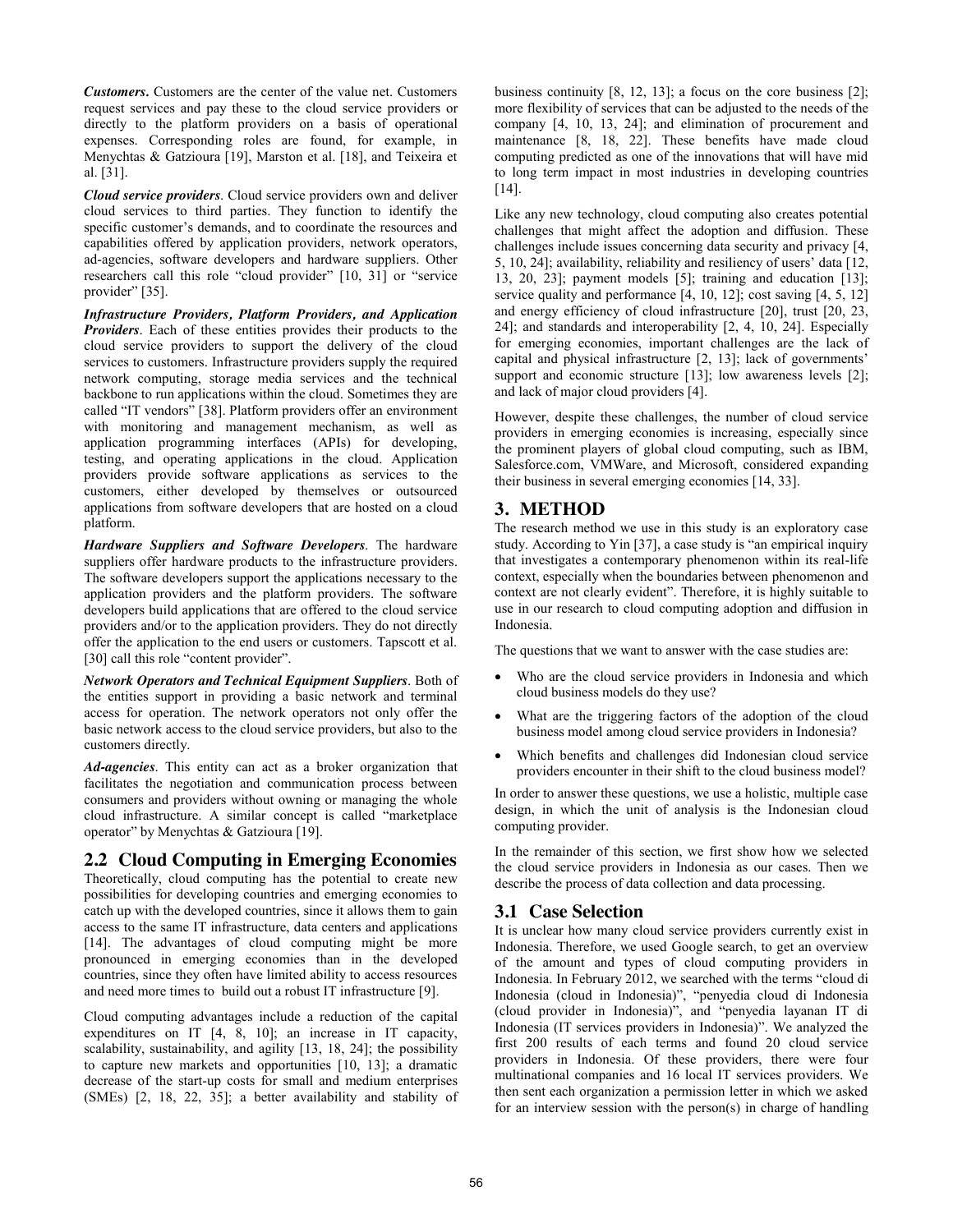the cloud services to their customers. These letters consisted of two pages with a short explanation of the research background, and an explanation of the procedure. As a follow up to the permission letters, we contacted them by phone. Out of the 20 companies that we sent the letters, 12 companies responded to our letters by giving us the contact information of the person(s) in charge of handling cloud computing. Of these 12 companies, two were multinationals, namely IBM Indonesia and Dimension Indonesia. The other 10 were local IT service providers. Table 1 gives an overview of the case companies.

#### **3.2 Data Collection**

We conducted semi-structured interviews lasting 30 to 90 minutes. The background of our interviewees ranged from middle to top management level, with functions such as senior supervisors, general managers, and directors.

Before starting the interviews, the interviewer first introduced herself and gave a brief description about the research goals. Furthermore, she gave a general description about the topics to be discussed and assured the interviewees that all sensitive data will be treated with confidentiality. Permission was asked to use a tape recorder during the discussion.

During the interviews, we followed a case study protocol that contained the topics to be discussed. These topics were:

- the reasons for becoming a cloud service provider,
- the cloud services that are provided to Indonesian customers,
- the benefits derived from adopting the cloud business model, as well as the challenges and how they encountered them.

We asked for concrete examples and stories rather than to direct or suggest the respondents how they should answer. Sometimes, we confronted the respondents with existing literature in order to elaborate their answers. After ending the interview sessions, the interviewer explained how we would process the data and asked their permission to mention their company's name in our research paper. To support the data gathered by the interviews, we also studied the companies' documents, either from the companies' website or from the documents provided by the companies. We studied the companies' profile and the products and services, specifically the cloud services.

#### **3.3 Data Processing**

We used NVivo 10.0, a software package for qualitative research, to code the transcribe interviews. In NVivo, coding means we gather all materials under one or several themes.

| <b>Case Company</b>           | <b>Type</b>   | Year of<br><b>Adoption</b> | <b>Cloud Business Model Adopted</b>                          | <b>Cloud Services</b> | <b>Main Target Markets</b>  |  |
|-------------------------------|---------------|----------------------------|--------------------------------------------------------------|-----------------------|-----------------------------|--|
| <b>BizNet</b>                 | Local         | 2011                       | Cloud Services Provider                                      | IaaS                  | Medium to Large Enterprises |  |
| Codephile                     | Local         | 2008                       | Software Developers / Independent<br>Software Vendors (ISVs) | SaaS Applications     | Small to Medium Enterprises |  |
|                               | Multinational | 2010                       | Cloud Services Provider                                      | IaaS & SaaS           |                             |  |
| Dimension Data                |               |                            | Cloud Builder                                                |                       | Medium to Large Enterprises |  |
| <b>IBM</b> Indonesia          | Multinational | 2007                       | Cloud Services Provider                                      | IaaS                  |                             |  |
| Indosat                       | Local         | 2012                       | Cloud Services Provider                                      | IaaS & SaaS           | Medium to Large Enterprises |  |
| Infinys System Indonesia      | Local         | 2007                       | Cloud Services Provider                                      | IaaS, PaaS & SaaS     | Medium to Large Enterprises |  |
| Lintas Arta                   | Local         | 2011                       | Cloud Services Provider                                      | IaaS                  | Medium to Large Enterprises |  |
| Lintas Media Danawa           | Local         | 2009                       | Cloud Services Provider                                      | IaaS & SaaS           | Medium to Large Enterprises |  |
| Telkom                        | Local         | 2010                       | Cloud Services Provider                                      | IaaS & SaaS           | All types of enterprises    |  |
| Telkom Sigma                  | Local         | 2006                       | Cloud Services Provider                                      | IaaS & SaaS           | Medium to Large Enterprises |  |
| Net Solution                  | Local         | 2008                       | Cloud Services Provider                                      | IaaS & SaaS           | Medium to Large Enterprises |  |
|                               |               |                            | Cloud Builder                                                |                       |                             |  |
| Walden Global Solutions (WGS) | Local         | 2009                       | Software Developers / Independent<br>Software Vendors (ISVs) | SaaS Applications     | Medium to Large Enterprises |  |

Table 1. Overview of Case Companies

In our research, we used four themes, which are:

- Benefits, which contain the collection of the advantages that our case companies received from the provision of cloud services to their customers.
- Challenges, which contain the collection of the challenging issues which have to be anticipated by our case companies as cloud service providers.
- Cloud Business Models, which contain the collection of cloud business models adopted by each of our case companies.
- Triggers, which contain the collection of the triggering factors that made our case companies decided to adopt cloud business models.

After we coded all transcripts and linked them to each theme, we then continued with the second step: open coding using "memo(s)" to identify new ideas, concepts, opinions, uncovered issues, or phenomena, which were derived from the coding step. We identified seven memos in this step. Table 2 gives an overview of our memos, with corresponding themes and examples.

When no more new memos emerged, we continued with the third step: axial coding. Axial coding aims to develop a model that visually displays the interrelationships between categories (the codes) or a set of propositions [42]. We made connections or relationships between the themes and memos to look for patterns in the data and generated propositions.

*"Triggers" "Recurrent Business Revenues"*  associated with associated with "Sound clip 42"

From the relationship above, we could generate proposition: *"Recurrent business revenues is one of the triggering factors which made "Sound clip 42" adopted a cloud business model"*. The "Sound clip 42" is the recorded interview of one of the case companies, which mentioned this triggering factor.

The final step of the data processing was selective coding. We identified a single code for each theme as the central phenomena by using the most frequently mentioned concept in each theme. Then we described this finding in more detail referring to the existing literature. For example, for the theme of "Triggers", we obtained the word "Demand" as the most frequently mentioned concept.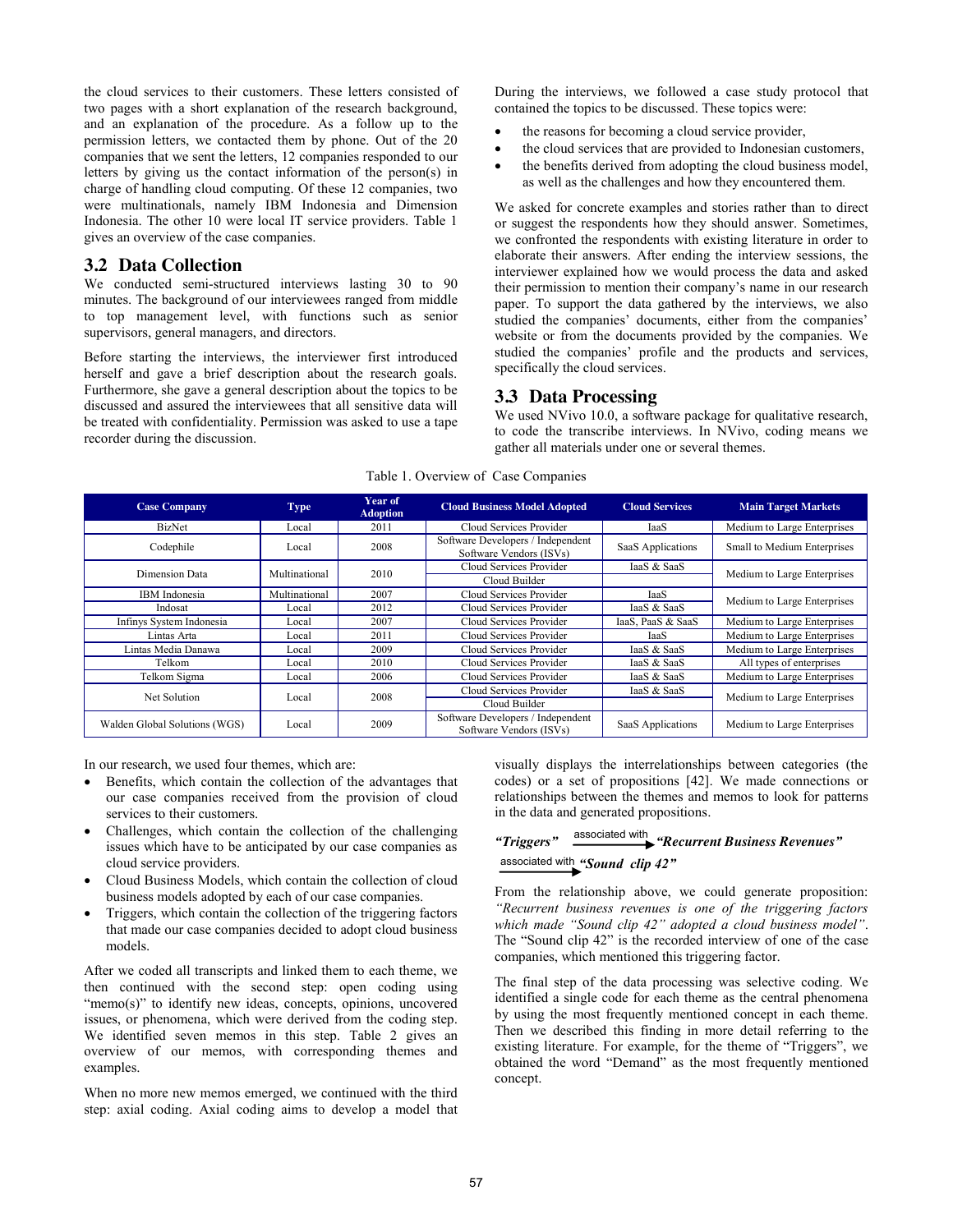# **3.4 Data Validity**

To ensure rigidity in the case study, the four types of validity described by Yin [37] are taken into account: construct validity, internal validity, external validity and reliability.

- *Construct validity is satisfied when the concepts being studied are operationalized and measured correctly.* Before we started the case study, we studied the related literature thoroughly. Aim of this literature research is to have a deeper understanding about the topics and context of our research. We used this to build the list of interview questions.
- *Internal validity is defined as establishing a causal relationship and distinguishing spurious relationships.* The internal validity is threatened by incorrect facts and incorrect results from the different sources of information. We crosschecked our interview results with documentation, such as the cloud services offered, to conform facts stated. All interviewees had sufficient experience and knowledge about the cloud business model, which reduces the risk that they misinterpreted our questions.
- *External validity is defined as establishing the domain to which a study's findings can be generalized.* The number of case companies in our study is relatively large and most of the case studies are large IT services providers located in Jakarta, which is the location where most of the cloud service providers in Indonesia are. Therefore, we believe that our research findings can be generalized to the cloud services industry of Indonesia. However, although we believe there are similarities between Indonesia and other emerging economies, we do not have ground enough yet to generalize our results to this group.
- Reliability is satisfied if the study can be repeated with the same results. Having a case study protocol and case study database ensures the reliability of the case study. Also, the interviews are based on questions that are explicitly related to the dimensions investigated.

We believe that by taking these four types of validity into account from our case study, a satisfactory level of validity can be achieved.

# **4. RESULTS**

In the following section, we describe our field data findings in four parts: the cloud business model adoption; the triggering factors of cloud service providers emergence; the benefits and challenges involved in providing cloud services; and the government's support.

## **4.1 Cloud Business Model Adoption**

By adopting the Value Net-based Cloud Computing Business Model (Figure 1), we propose a Cloud Business Model, as seen in Figure 2, to grab a big picture of which cloud business entities are involved in the cloud computing adoption in Indonesia.

Compared to the original cloud business model seen in Figure 1, we combine the two cloud business entities "Technical Equipment Suppliers" and "Network Operators" into one cloud business entity called "Internet Service Providers (ISPs)", since we found that this business entity has similar functions compared to the two previous business entities. The ISPs provide Internet connection, as well as the technical infrastructure to support the connection. They can provide their services directly, either to the end users or the customers, or to the cloud service providers.

We added one new business entity as well on this model, called "Cloud Builders". A cloud builder provides services on the building of cloud infrastructure for companies in the cloud business industry. In this collaboration model, cloud builders may serve as the resellers of cloud services offered by their clients, based on a sharing profits system. They may also directly offer their clients' cloud services to their existing customers, based on a rebranding system, depending on the mutual agreement between the cloud builders and their clients, which are the start-up cloud service providers.

| Theme      | <b>Memo</b>                                                                                                                                                                                                                                      | <b>Example</b>                                                                                                                                                                                                                                                                                                                                                                                                            |
|------------|--------------------------------------------------------------------------------------------------------------------------------------------------------------------------------------------------------------------------------------------------|---------------------------------------------------------------------------------------------------------------------------------------------------------------------------------------------------------------------------------------------------------------------------------------------------------------------------------------------------------------------------------------------------------------------------|
| Benefits   | Strengthening of customer's<br>dependency                                                                                                                                                                                                        | okthere are several benefitsnumber one isif we provide our cloud services directly to our clientsthey will keep<br>staying with us                                                                                                                                                                                                                                                                                        |
|            | Enlargement of customer base                                                                                                                                                                                                                     | but there are others benefits when we provide our cloud services with our business partnerit could open new target<br>markets which we never been touched beforethey are our partner's customerssince there is a partnership system with<br>our business partner, we then at least could touch their customers as well                                                                                                    |
|            | in the short term, maybe we will suffer, since there will be few companies buy our hardware productbut in the long<br>Business continuity<br>term, the adoption of cloud business model is one of the survival ways to keep exist in IT business |                                                                                                                                                                                                                                                                                                                                                                                                                           |
|            | Positive trend in revenue gains                                                                                                                                                                                                                  | in 2011, the percentage of our gross income derived from the cloud services were bigger than from the training center,<br>as our main businessin 2008, the percentage is 70% or 80% of our gross income mainly from the training center                                                                                                                                                                                   |
|            | Increase in Operational Expenses<br>Efficiency                                                                                                                                                                                                   | if we provide cloud services, we automatically provide our telecommunication services as wellthe network, the<br>Internet and the cellular bandwidth will be enhanced                                                                                                                                                                                                                                                     |
| Challenges | Users' anxiety                                                                                                                                                                                                                                   | in general, it is related to the organizational culture of the customersin my opinion, either they are small, large or<br>medium companies, they usually have their own existing systemwhen we offer the cloud services, there must be "a<br>system migration"and since they already busy with the productivity, they assume that the system migration will effect to<br>the budget and the time to learn " a new system" |
|            | Business analysis capability                                                                                                                                                                                                                     | we must have ability to define the customers' needswhat are their problemswhich appropriate solutions that we can<br>offer to the customersincluding the reasonable price for themwe must have ability to design the customers' needs in<br>more detail, specifically related to the price offered                                                                                                                        |

#### Table 2. Overview of Themes and Memos

Most of our case companies are cloud service providers and few of them are software developers or ISV's (Independent Software Vendors) and offer IaaS and SaaS services to Indonesian customers, as seen in Table 1. Some of the case companies invested their capital budget to build their own cloud infrastructure, and some of them used a partnership system or an acquisition. For example, Telkom partnered with Codephile, a

SaaS application developer, to provide SaaS applications to Telkom's customers. Another example is Dimension Data, which acquired several multinational companies to support them in providing cloud IaaS and SaaS to their existing customers. One of the interviewees mentioned the cloud business model they adopt: *"...we first started our cloud services by delivering IaaS and SaaS...we did collaborate with other companies, instead of*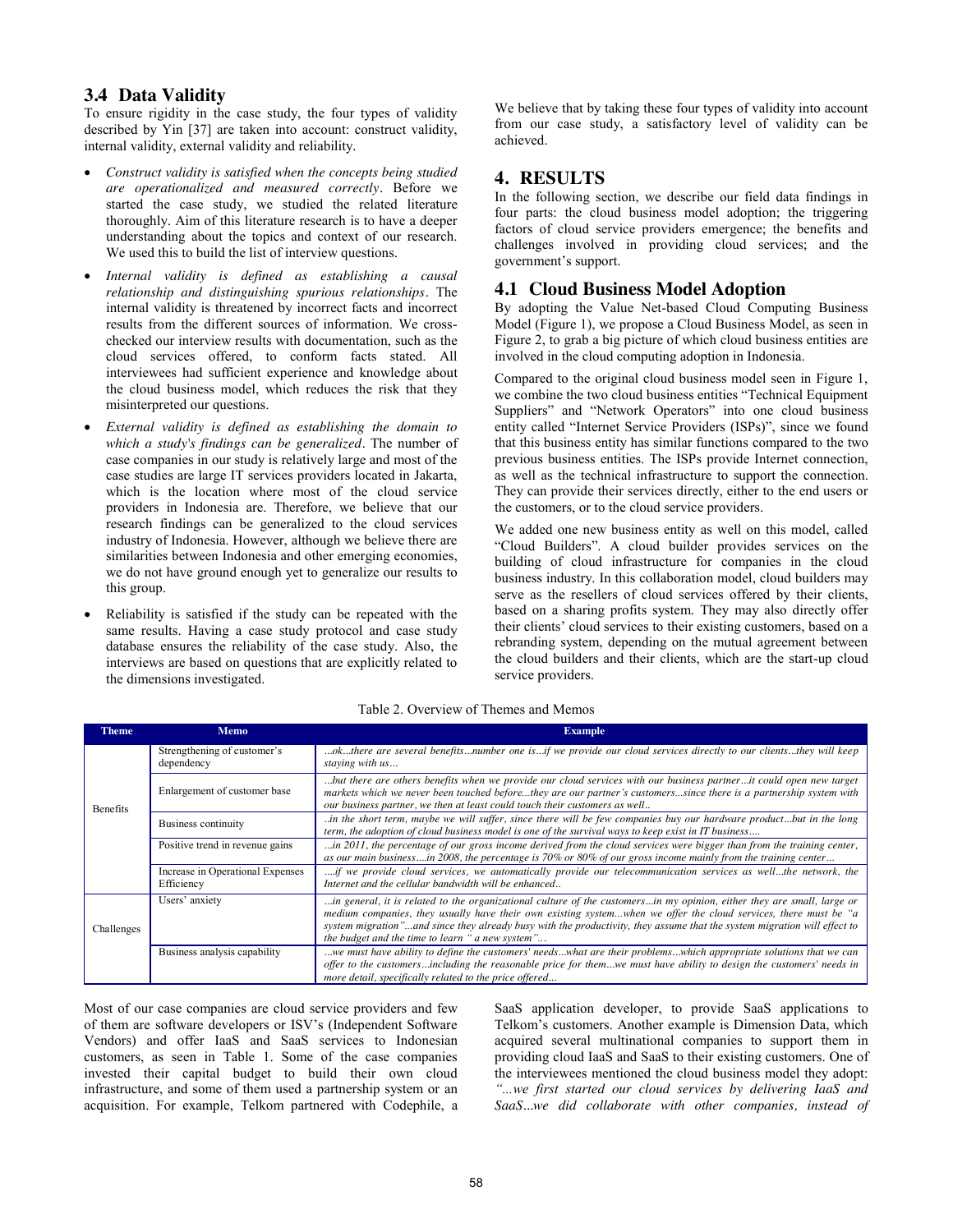*delivering the services by our own...in order to be able to provide IaaS and SaaS, we collaborated with one of Microsoft partner's company."* 

We found that four of the case companies extended their roles as cloud service provider to cloud builder, as mentioned by one of our case companies: *"...now we are a cloud builder and a cloud providers as well...we acquired three companies to support our cloud services to the existing customers...".* 

It shows that the role as cloud builder starts to be an alternative choice in the cloud business industry in Indonesia. As a cloud

builder, it requires a good understanding of cloud computing, both technical and non-technical, such as the nature of cloud computing business models, as well as a wide network of partnerships with the providers involved in the cloud business model, such as ISPs, ISVs and Hardware Suppliers. In each country, the number of cloud service providers varies, which might be caused by the difference in the triggering factors of cloud business model adoption. As we see in Table 3, our field data reveals several triggering factors of cloud business model adoption in Indonesia that we describe in more details in the following section.



Figure 2. A Proposed Cloud Business Model in Indonesia

*Demand*. Seven case companies proposed the demand factor as the most triggering factor that made them decide to provide cloud services to the Indonesian market, either as cloud service providers or as SaaS application developers. Demand may come from corporate customers or from market surveys conducted by research institutes, such as Gartner or Frost & Sullivan. One of our case companies mentioned this factor: *"...we actually see that many of our clients demand to have faster time-to-market to be able to deliver their product faster for their customers..."* 

Table 3. Triggering Factors of Cloud Business Model Adoption

| <b>Triggering factor</b>              | <b>Number of interviewees</b><br>mentioning it |
|---------------------------------------|------------------------------------------------|
| Demand                                |                                                |
| Cloud phenomenon                      |                                                |
| Lower demand for hardware procurement |                                                |
| Cloud extensive market                |                                                |
| Business portfolio alignment          |                                                |
| Business enhancement                  |                                                |
| Recurrent business revenues           |                                                |

*Cloud Phenomenon*. The second triggering factor is the cloud phenomenon itself as innovation in the IT industry. One of the interviewees mentioned this factor as one of the driving factors of their initiative to adopt cloud business model: *"...in 2008 or 2009, the term of cloud computing started to emerge...our CEO asked me to investigate cloud computing...from the business perspective, we have an interest in it...and then at the end of December, we decided to provide cloud services for our customers..."*

*Low Demand for Hardware Procurement and Cloud Extensive Market*. These two other factors underlie the initiative taken by some of our case companies to provide cloud services for Indonesian customers. Two interviewees support these two

factors: *"...if we see the trend of hardware and software demand in the IT business nowadays, they began lower, than the service demand, which began to increase..."*, and *"...the market of cloud computing has existed since few years ago, mainly in Jakarta..."* 

*Business Portfolio Alignment.* The transformation of the business portfolio and the alignment to the vision and mission of a company, are two issues of the business portfolio alignment factor. Two of our case companies mentioned these factors: *"...the market demands were being considered, as well as the company's vision and mission...",* and *"...the first reason is because of the transformation in our business portfolio...and also the market demand...."*

*Business Enhancement*. Because of the cloud emergence in IT business industry, two of our case companies decided to involve theirself as cloud service providers, as part of their business enhancement. One of the interviewees mentioned this factor*: "...it is because...to enlarge our business...it's not because of the cloud booming..."*

*Recurrent Business Revenue.* This factor was mainly proposed by the services providers that receive their revenue income based on the project. The term scheme of payment, instead of the monthly payment, and the unpredictable received project nominal effect to their financial cash flow, and finally led one of our case companies to take initiative to be involved in the cloud industry as SaaS application developers, in order to obtain the stability cash flow of the company's income. "*...we want to get fixed revenues...it's difficult for our financial cash flow, if we're still running this business based on the term scheme of payment...*".

#### **4.2 Benefits and Challenges**

The decision to take part in the cloud business involves considering both tangible and intangible benefits. Likewise, as in any innovation is always new, there are always challenging issues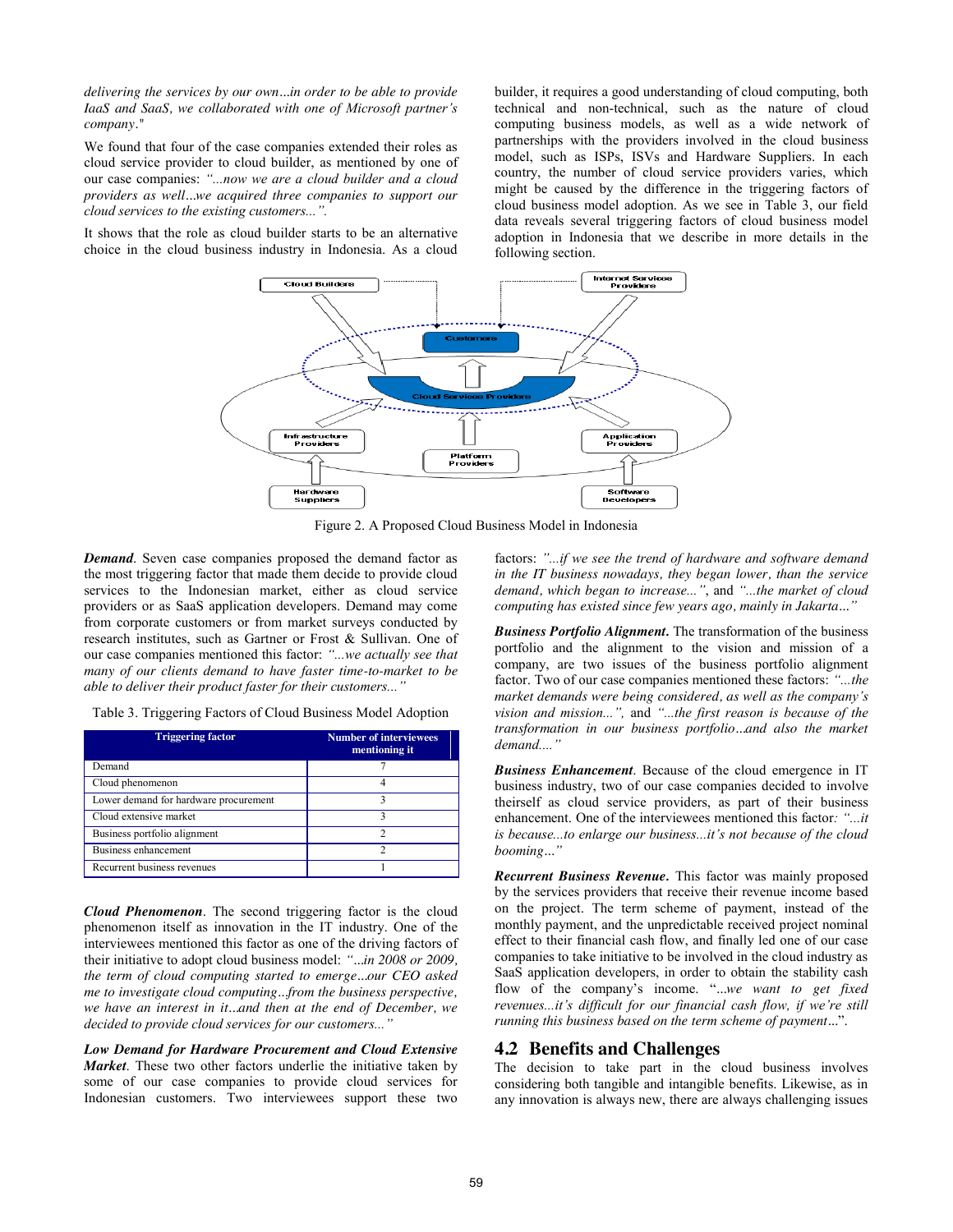associated with adoption. In Table 4, we present several tangible and intangible benefits derived from our case study, as well as the challenges that were encountered when delivering the cloud services to Indonesian customers.

#### *4.2.1 Benefits*

*Positive Trend in Revenue Gains*. All of our case companies agreed that there is a positive trend of the profit received from the cloud services. Some of the case companies that invested in hardware and software procurement to build their own cloud infrastructure, acknowledged that their revenue gains keep moving to the positive direction, therefore, they believe that they will reach the break-even-point in a few years. As one of our interviewees explained: "*...in 2011, the percentage of our gross income derived from the cloud services were higher than from the training center, as our main business.... in 2008, the percentage is 70% or 80% of our gross income mainly from the training center..."*

#### Table 4. The Benefits and Challenges Involved in Cloud Business Model Adoption

|                 |                                                               | Number of<br><b>interviewees</b><br>mentioning it |
|-----------------|---------------------------------------------------------------|---------------------------------------------------|
| <b>Benefits</b> | Positive trend in revenue gains                               | 12                                                |
|                 | Enlargement of customer base                                  | 2                                                 |
|                 | Strengthening of customer's dependency                        | $\mathfrak{D}$                                    |
|                 | <b>Business continuity</b>                                    | $\mathfrak{D}$                                    |
|                 | Increase in operational expense efficiency                    | 2                                                 |
| Challenges      | Security issues                                               | $\overline{7}$                                    |
|                 | Low speed of internet connection in rural<br>areas            | 5                                                 |
|                 | Cost expensive bandwidth services and<br>hardware procurement | 4                                                 |
|                 | Slow user adoption                                            | 4                                                 |
|                 | Business analysis capability                                  | ٩                                                 |
|                 | Users' anxiety                                                | $\mathfrak{D}$                                    |
|                 | Lack of knowledge on cloud computing<br>business model        |                                                   |
|                 | Partnership opportunity                                       |                                                   |

*Enlargement of Customer Base*. As we mentioned above, we need to consider the intangible benefits as well before we take initiative to be involved in any types of business. One of the intangible benefits proposed by some of our case companies is the enlargement of their customer base, specifically via the partnership system. The large customer base of the partner company gives benefit in reducing the marketing expenses, as mentioned by one of the case companies: "*...but there are other benefits when we provide our cloud services with our business partner...it could open new target markets which we never touched before...since there is a partnership system with our business partner, we then at least could touch their customers as well.."*

*Strengthening of Customer's Dependency*. This kind of dependency can be created through the delivery of value added services, such as cloud services, which can be as one the alternative solutions to solve customers' problems. One of the opinions mentioned by the case is: *"...ok...there are several benefits...number one is...if we provide our cloud services directly to our clients...they will keep staying with us..."* 

*Business Continuity*. The IT business in Indonesia starts to move from hardware product providers to managed services providers, where it is partly affected by the emergence of cloud computing. The trend of hardware demand tends to get lower than trend of the services demand. This fact has made the hardware providers look for other solutions to keep their existence in IT business industry by offering the value added services to their customers in a form of cloud services. As proposed by one of the interviewees: *"...in the short term, maybe we will suffer, since there will be only few companies buy our hardware product...but in the long term, the adoption of cloud business model is one of the survival ways to keep exist in IT business..."*

*Operational Expenses Efficiency*. The nature of multi-tenancy in the cloud business model creates efficiency in the operational expenses from the perspective of cloud service providers. For example, a SaaS application, which is built on the concept of "one for all users", is more efficient in operational expenses, than an application built on the concept of "one for each single user". This example applies for the hardware infrastructure as well, such as the data storage. A single data storage that is utilized to put multiple users' data makes the cost efficiency in the hardware procurement. This is supported by one of the interviewees: "*... if we provide cloud services, we automatically provide our telecommunication services as well.. .the network, the Internet and the cellular bandwidth will be enhanced..."*

#### *4.2.2 Challenges*

*Security Issues*. Security issues, such as data confidentiality and data recovery, remain the first consideration of customers before adopting one of the cloud services. This challenge mostly comes from large enterprises that have a large amount of data. The majority of our case companies faced the challenge in convincing the customers to adopt the cloud services they offered. One of the case companies explained: "..*Indonesian customers still have no trust to put their data outside their local site...several reasons came up to this issue, such as security, confidentiality, etc.."*

*Low Speed of Internet Connection in Rural Areas*. This challenge arises due to the lack of Internet access infrastructure in Indonesia, specifically in the East part of Indonesia and in the rural areas. The geographical conditions of Indonesia, which consist of hilly areas and is surrounded by water, gives difficulty for data communication channel providers or Internet providers to build base transceiver station (BTS) towers or to deploy fiber optic cables in those areas. However, this does not apply to the urban areas, specifically in Jakarta, where the Internet connection speed is no longer a problem, because of the good infrastructure. As one of the interviewees mentioned: *"...one of our clients said that they always have difficulties in order to get a good internet connection in the areas outside of Jakarta...but this should be not a problem for companies in Jakarta...the main barrier is the speed connection..."*

*Cost Expensive on Bandwidth Capacity and Hardware Procurement*. To be able to access cloud resources in a high speed, it takes a large amount of bandwidth capacity. In Indonesia, the bandwidth price is still relatively high. For cloud service providers that do not have their own data communication channel infrastructure, this made them invest more money in order to obtain enough bandwidth capacity. The challenge comes when they have to set a reasonable and affordable price to their customers. Even though the gross income received from providing cloud services tends to get higher, the profit margin received remains relatively small. Two of our interviewees elaborated on this issue: *" ...for example, in order to be able to use our cloud services, such as IP telephony and video conference, we suggested our client to lease a bandwidth capacity of minimal 5 Mbps, which cost 12 million rupiahs a month... can you imagine how we can provide our cloud services to the SMEs...", and "...we have invested billion of rupiahs to build our cloud infrastructure...the*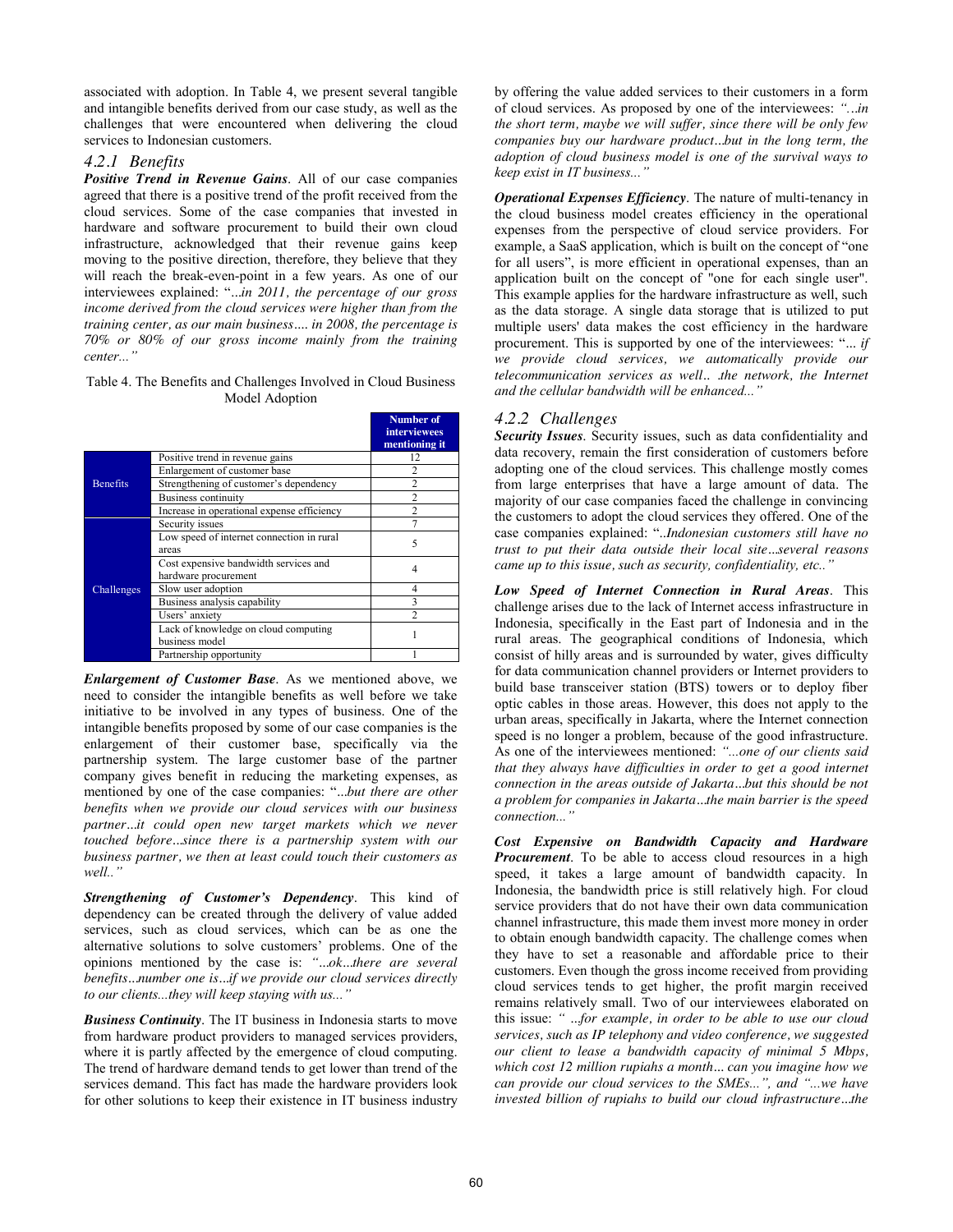*price for hardware procurement is very expensive...and the impact of this investment is that we have to provide the services*  with a quite expensive price for our customers..."

*Slow User Adoption*. Some of our case companies acknowledged that the slow user adoption is one of the challenging issues that should be anticipated on. This challenge mentioned by one of our case companies: *"...the cloud adoption, specifically for the local companies in Asia, is relatively slow...why?...because they still "wait and see"...they want to see how is the cloud adopted in other companies...I assume that the number one challenge is the slow adoption of cloud computing for Asia companies..."*

*Users' Anxiety.* One of the issues that is mostly faced when dealing with customers, is the data migration issue. Companies perceive that the data migration process will affect their productivity, where they need to spend more time to learn the new applications, as mentioned by one of our case companies: *"...in general, it is related to the organizational culture of the customers...in my opinion, either they are small, large or medium companies, they usually have their own existing system...when we offer the cloud services, there must be a system migration...and since they already busy with the productivity, they assume that the system migration will effect to the cost and the time to learn the ' new system'..."*

*Lack of Knowledge on Cloud Business Model*. The cloud business model adoption in Indonesia is relatively new. However, we found that since two or three years, there has been an increase in the number of cloud service providers, even though its progression is quite slow. One of the challenging factors in this adoption is the lack of knowledge understanding on the concept of cloud computing, specifically on the cloud business model, as proposed by one of our case companies in the interview session: *"...the main challenging issue is that we don't have any knowledge about this business..."*

*Business Analysis Capability.* There is a cure for every disease. This also applies for the 'pain', which suffered by the customer, and should be 'treated' with a proper treatment. Therefore, the capability to identify and analyze the customers' problems, as well as the capability to provide solutions through the development of proper applications and the selection of required hardware, are some of the crucial challenges that should be considered by cloud service providers. As one of the interviewees mentioned: *"...we must have the ability to define the customers' needs...what are their problems...which appropriate solutions can we can offer to our customers...with a reasonable price...we must have ability to design the customers' needs in more detail, related to the price..."*

*Partnership Opportunity.* All cloud service providers we interviewed, used a partnership system. How to find a good partner is one of the challenging processes. One of our interviewees stated:*"a good business partner ideally should have a large customer base, has its own cloud infrastructure, both the data center infrastructure and the network access infrastructure, and has the customers' profile that fit into the cloud services we offered..."*

## **5. DISCUSSION AND CONCLUSION**

In this paper, we investigated the adoption of the cloud business model in Indonesia. We found several interesting findings from this research which we describe in the following paragraph.

Most of our case companies chose the medium to large enterprises (MLEs) as their primary customers, instead of SMEs, as we see in Table 1. This fact is contrary with earlier research findings on cloud computing adoption, where was suggested that SaaS was most interesting for SMEs [17] that have limited capital to be invested in IT and limited internal knowledge to handle the adoption process and maintain the acquired IT resources [29]. Especially since Indonesia has such a large number of SMEs (reaching up to 616.232 business units in 2011, according to the Ministry of Cooperative and SMEs of Indonesia), this is surprising.

Some of the cloud service providers argued the SMEs in Indonesia put their concern more in budget expenses. For the cloud providers that have to invest lots of money to lease bandwidth capacity from Internet providers or for hardware procurement, it is difficult to adjust the price of their cloud services to SMEs that have limited budget to spend in IT. The need to reach the breakeven point of their investment within a certain period is also the reason why most of the cloud service providers in our case study, especially for the non-telecom cloud service providers, chose the MLEs as their primary customers.

We found two triggering factors of cloud business model adoption which are also found in other emerging economies. These triggers are the business expansion of national or local IT services providers, and the search for business opportunities of multinational companies [22]. Of the several triggering factors we found, the demand factor is the number one factor that initiated the cloud business model adoption in Indonesia. The demand mostly came from existing customers who required alternative solutions to solve their problems, for example related to the need to market their products faster and the need to put more focus on their business core.

We found three benefits that have similarities with the benefits found in other literature, namely enlargement of the customer base, continuity of the IT business, and efficiency in operational expenses [8, 13, 18]. Beside those benefits, we also found some challenging issues that should be considered by the cloud service providers in Indonesia. Of these adoption challenges, security issues, slow user adoption caused by the low level awareness, as well as low speed of internet connection in rural areas caused by the lack of infrastructure, are some of the challenges that also occur in other emerging economies [2, 4, 13].

Several solutions to overcome these challenges have been applied by the case companies. The main challenge proposed by our case companies is security, specifically concerning data security or data privacy. This challenge can be minimized by providing education such as training, seminars and focus group discussions, both to the existing customers and to the prospective customers. In order to increase the ability to diagnose the customers' problems and to select the appropriate software and hardware to solve them, these trainings and seminars were conducted not only for the customers, but also for the IT personnel who support the delivery process of cloud services.

Another challenge was the long distance connectivity. Increasing the number of BTS towers and fiber optic cables in some of the big cities in Indonesia, such as Medan, Surabaya, Makassar, and Batam, and in the east part of Indonesia, are some of the solutions proposed by the case companies to reduce the long distance connectivity and increase the speed of Internet connection in the rural areas. Telkom has even planned to launch a new satellite,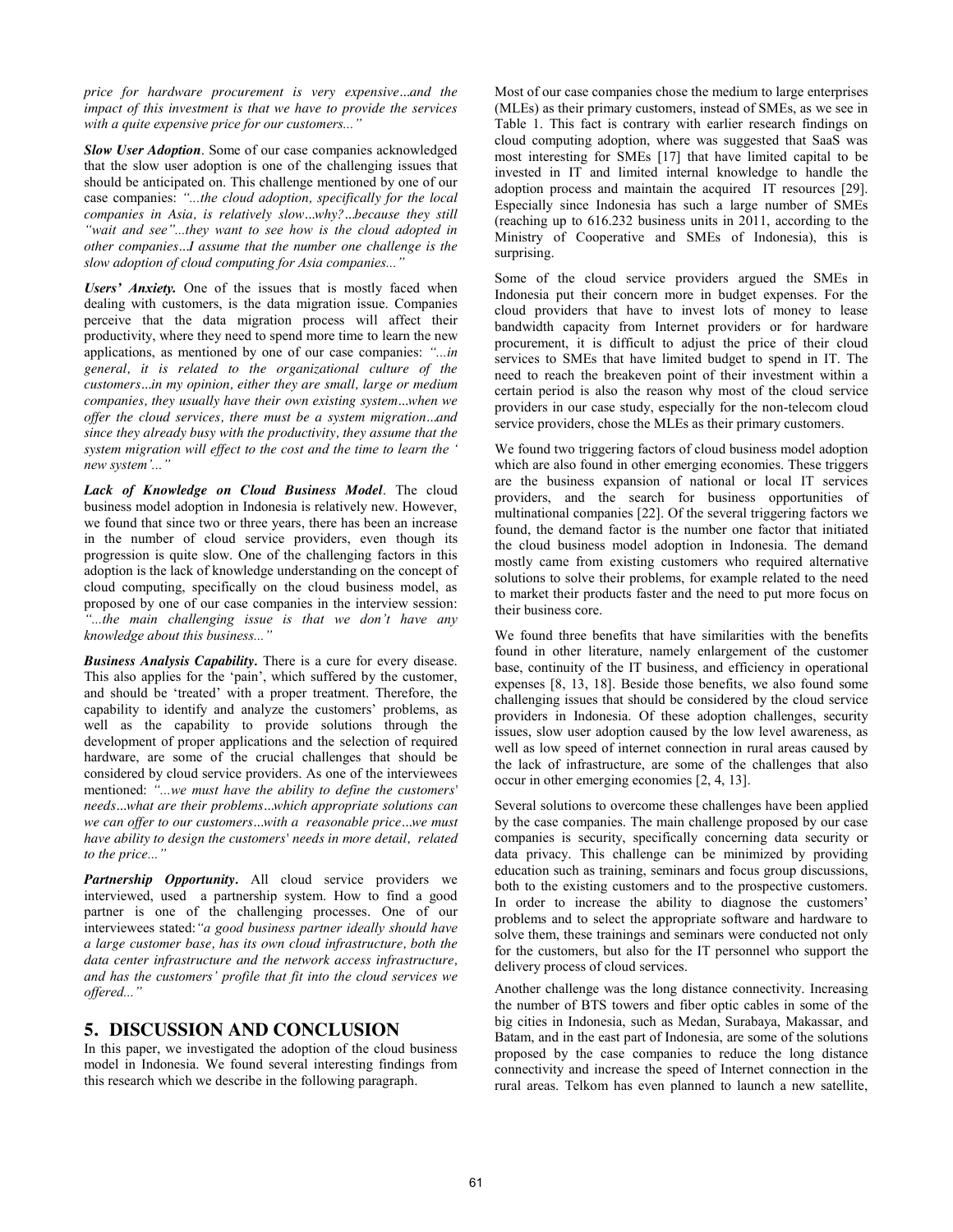called Telkom 3, which is expected to solve the problem of Internet access in the east part of Indonesia.

In order to increase the adoption of cloud services among customers, some of the case companies provided a free trial package for few months of usage to their customers. Aim of this trial program is to give more chances for the customers to experience the ease of use and the safety use of the cloud services offered.

### **6. FURTHER RESEARCH**

This paper focused on the triggering factors, benefits, and challenges of cloud adoption from the cloud service providers' perspective. Adoption and diffusion of innovations is a process that involves different actors. In this paper, we focused on cloud adoption from the perspective of the cloud service providers. In future research, we plan to conduct an extensive case study research on cloud computing adoption of both the customer perspective, as well as the governmental perspective.

#### **7. REFERENCES**

- [1] Azam, M. S., and Quadddus, M. 2009. Adoption of e-Commerce by the SMEs in Bangladesh: The Effects of Innovation Characteristics and Perceived Risk. ANZMAC 2009.
- [2] Chandrasekaran, A., and Kapoor, M. 2010. State of cloud computing in the public sector – A strategic analysis of the business case and overview of initiatives across Asia Pacific. Frost & Sullivan 2011 – Market Insight.
- [3] Chang, V., Bacigalupo, D., Wills, G., and De Roure, D. 2010. A categorisation of cloud computing business model. IEEE International Conference on Cluster, Cloud and Grid Computing.
- [4] Craig, R. et al. 2009. Cloud computing in the public sector: Public Manager's guide to evaluationg and adopting cloud computing. White Paper. Cisco Internet Business Solutions Group.
- [5] Dillon, T., Wu, C., Chang, E. 2010. Cloud computing: Issues and Challenges. Proceedings of the 24th IEEE International Conference on Advanced Information Networking and Applications.
- [6] Fang, Z., Chen, J., Yi, M., Wu, Z., and Qian, H. 2010. Cloud computing business model based on value net theory. IEEE International Conference on E-Business Engineering.
- [7] Fichman, R. G. 2004. Going Beyond the Dominant Paradigm for Information Technology Innovation Research: Emerging Concepts and Methods. Journal of AIS Vol. 5, Issue 8, Article 11 August 2004.
- [8] Gordon, J. et al. 2010. Exploring the Future of Cloud Computing: Riding the Next Wave of Technology-driven Transformation. White Paper. World Economic Forum.
- [9] Greengard, S. 2010. Cloud Computing and Developing Nations. Communications of the ACM. May 2010. Vol. 53. No. 5.
- [10] Habib, S. A., Ries, S., and Muhlhauser, M. 2010. Cloud computing landscape and research challenges regarding trust and reputation. Symposia and Workshops on Ubiquitous, Autonomic and Trusted Computing.
- [11] Hu P. J., Chau P. Y. K., Sheng O. R. L., and Tam K.Y. 1999. Examining the Technology Acceptance Model Using

Physician Acceptance of Telemedicine Technology. Journal of Management Information System. 16(2): 91-112.

- [12] IBM Smart Business. 2010. Dispelling the vapor around cloud computing: Drivers, barriers and considerations for public and private cloud adoption. White Paper. (January 2010).
- [13] Jordan, C. 2012. Cloud for developing nations. The Cloud Credential Council.
- [14] Kshetri, N. 2010. Cloud computing in developing economies: Drivers, effect and policy measures. In Proceedings of PTC.
- [15] Leimester, S., Christoph, R., Markus, B., Helmut, K. 2010. The business perspective of cloud computing: Actors, roles, and value networks. In Proceedings of 18th European Conference on Information Systems.
- [16] Li, A., Yang, X., Kandula, S., and Zhang, M. 2010. CloudCmp: Comparing public cloud providers. IMC'10. November 1 – 3, 2010, Melbourne, Australia.
- [17] Lünendonk, T. 2007. Führende Standard-Software-Unternehmen in Deutschland. Studie der Lünendonk GmbH.
- [18] Marston, S., Li, Z., Bandyopadhyay, S., and Ghalsasi, A. 2011. Cloud Computing – The Business Perspective. Proceedings of the 44th Hawaii International Conference on System Sciences.
- [19] Menychtas, A., and Gatzioura, A. 2011. A business resolution engine for cloud marketplaces. IEEE International Conference on Cloud Computing Technology and Science.
- [20] Moreno-Vozmediano, R., Montero, R. S., and Llorente, I. M. 2011. Key challenges in cloud computing to enable the future internet of services. IEEE Internet Computing.
- [21] Motahari-Nezhad, H. R., Stephenson, B., and Singhal, S. 2009. Outsourcing business to cloud computing services: Opportunities and challenges. IEEE Internet Computing, Special Issue on Cloud Computing.
- [22] Palar, R. T., Manongga, D., and Utomo, W. H. 2012. An appropriate cloud computing business model and its services for developing countries:A comparison of cloud computing business model in Indonesia. International Journal of Computer Applications. Volume 43. No. 18. (April 2012).
- [23] Pauley, W. A. 2010. Cloud provider transparancy: An empirical evaluation. IEEE Computer and Reliability Societies.
- [24] Rajan, S., and Jairath, A. 2011. Cloud Computing: The fifth generation of computing. Proceedings of International Conference on Communication Systems and Network Technologies.
- [25] Ramdani, B., and Kawalek, P. 2007. Predicting SMEs Willingness to Adopt ERP, CRM, SCM & E-Procurement System. ECIS 2007.
- [26] Runeson, P., and Host, P. 2009. Guidelines for Conduction and Reporting Case Study Research in Software Engineering. Empir Software Eng (2009) 14:131–164.
- [27] Rogers, Everett, M. 2003. Diffusion of Innovation. 5th Edition.Free Press Publisher. New York, NY 10020.
- [28] Sang, H., and Tsai, D. 2009. Analyzing Strategy of Integrating ICT into Teaching Activities Using Innovation Diffution Theory. IEEE Computer Society.